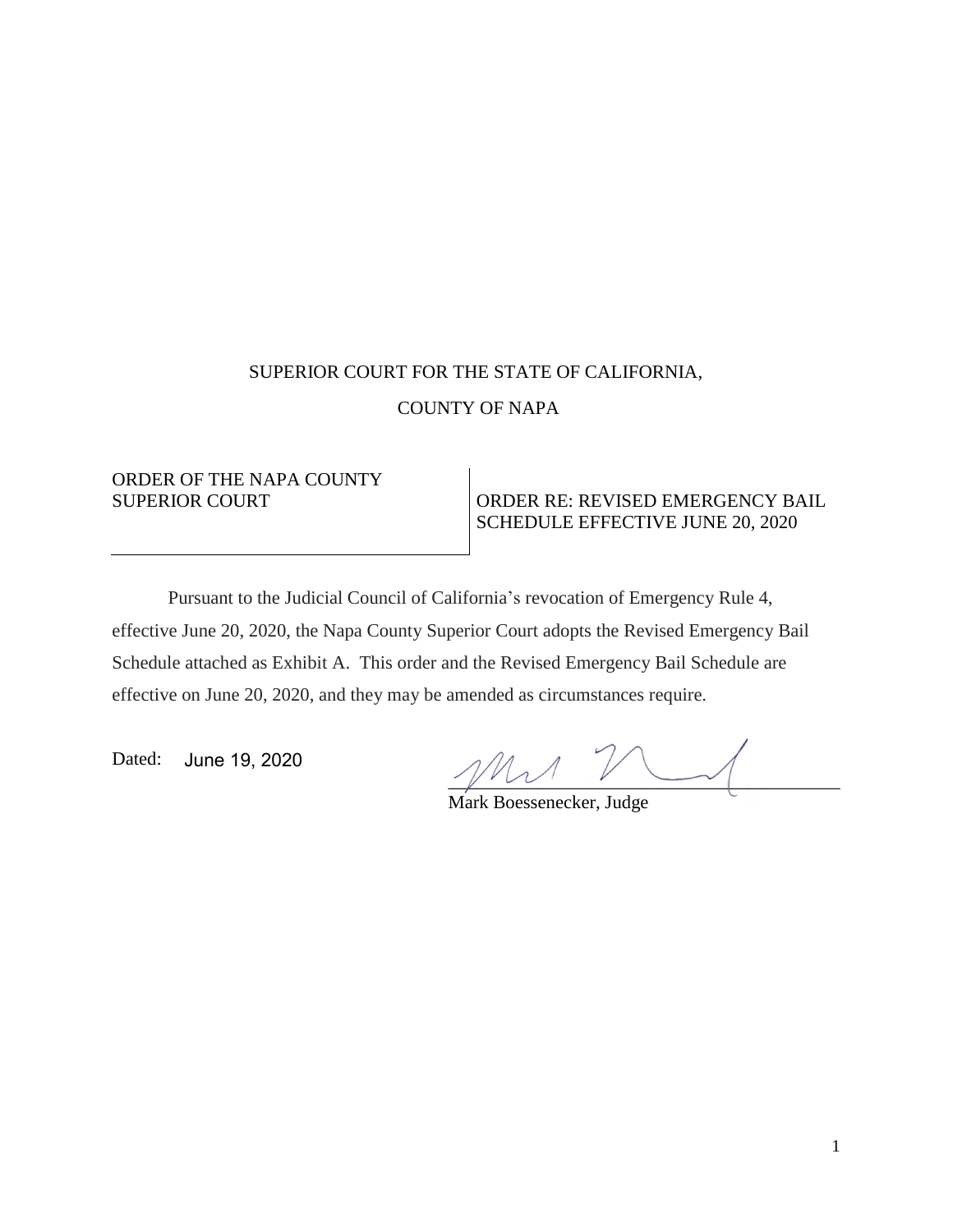EXHIBIT A TO ORDER RE: REVISED EMERGENCY BAIL SCHEDULE EFFECTIVE JUNE 20, 2020

### Revised Emergency Bail Schedule

#### Effective June 20, 2020

- 1. Misdemeanors: Except as described below, misdemeanors shall have bail set at \$0. Presumptively cite and release. Law enforcement to cite defendants 45 days out.
- 2. Felonies: Except as described below, felonies shall have bail set at \$0. Presumptively cite and release. Law enforcement to cite defendants 45 days out.
- 3. Exceptions:
	- a. Serious felonies under Penal Code section 1192.7(c) and violent felonies under Penal Code section 667.5(c): No reduction of scheduled bail.
	- b. Violations of Penal Code sections 136.1, 262, and 422: No reduction of scheduled bail.
	- c. Violations of registerable sex offenses listed under Penal Code section 290(c): No reduction of scheduled bail.
	- d. Violations of Penal Code sections 243(e)(1), 273a, 273d, 273.5, 368, 463, 646.9, and 29800: No reduction of scheduled bail.
	- e. Felony Violations of Penal Code section 69: No reduction of scheduled bail.
	- f. Violations of Penal Code section  $166(c)(1)$ : No reduction of scheduled bail.
	- g. Violations of Penal Code section 273.6 if the detained person made threats to kill or harm, has engaged in violence against, or has gone to the residence or workplace of, the protected party: No reduction of scheduled bail.
	- h. Felony violations of Vehicle Code sections 23152, 23153 and 2800.2: No reduction of scheduled bail.
- 4. Enhancements: Discretion of court at arraignment
- 5. Violations of post-conviction supervision:
	- a. Misdemeanor probation: Presumptively cite and release. If bench warrant has been issued, presumptively cite and release after arrest.
	- b. Felony probation, parole, post-release community supervision, or mandatory supervision: Presumptive bail same as bail for substantive charge under this Emergency Bail Schedule. For example, if defendant is on probation for crime that is now a cite and release charge under the Emergency Bail Schedule, they should be cited